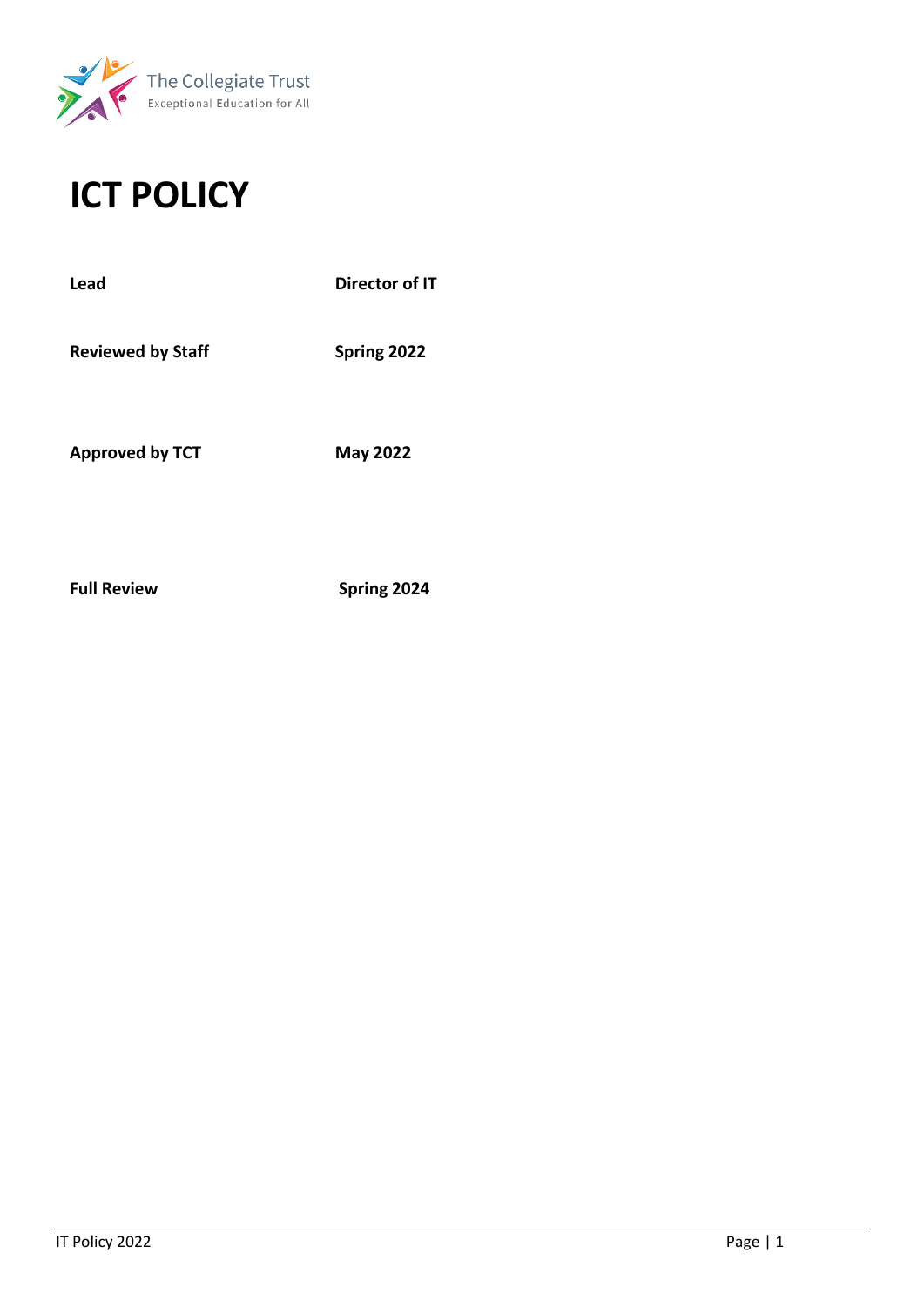## **1. Aims and Objectives**

*The Collegiate Trust* is a partnership of academies in Crawley and Croydon whose purpose is to build *collaboration to deliver exceptional education*, and whose vision is *exceptional education for all*. This is reflected in our Trust's values: **ambition** & **collaboration**, as well as in our desired outcomes: **achievement** & **enjoyment**. This policy outlines the control mechanisms around our key communications and management information system.

Our aim is that all members of the Trust are able to use ICT systems to support the operation of the Trust's schools and central teams with the purpose of providing high quality teaching and learning. As such, we shall ensure:

- Computer systems have effective security systems
- Data is protected
- Internet usage supports professional, lawful and ethical working practices

## **2. ICT Systems**

The Collegiate Trust (TCT) provides computers for use by staff and students as an important tool for teaching, learning, and administration of TCT schools. Use of TCT IT systems, by all permitted users, is governed at all times by the following policy. Any questions or concerns should be discussed with the Director of IT in the first instance.

All staff and students have a responsibility to use TCT IT systems in a professional, lawful, and ethical manner. Deliberate abuse of TCT IT systems may result in disciplinary action (including possible termination or expulsion), and civil and/or criminal liability.

## **3. Computer Security and Data Protection**

- Staff and students are provided with individual accounts to various IT systems. Accounts are tailored to the level of access required by that person. As such, account details must not be disclosed to anyone. Should staff require additional access appropriate to their role, they should contact their Line Manager or IT Support Team.
- Students must not use a staff account under any circumstances, for any length of time, even if supervised.
- Visitors must not be provided with access to staff accounts or areas. Appropriate guest accounts will be provided by ICT Support staff upon request. The school may additionally have a visitor wireless access system.
- Passwords must be kept secure, not easily guessable and not shared with anyone.
- The use of "Multi Factor Authentication" (MFA/2FA) is implemented for access to some systems for external access (when not on a school site). This requires the use of an 'Authenticator' app on a mobile phone. The Trust does not routinely provide this equipment. Therefore, staff not wishing or able to use MFA apps on their own personal device will not be able to access some systems remotely.
- When leaving a computer unattended, users must ensure they have logged off or locked (staff only) the computer to prevent anyone gaining unauthorised access.
- Sensitive or personally identifiable information about staff, students or administrative documents must not be stored on any portable storage system (such as a USB memory stick, portable hard disk,personal computer or personal cloud storage) unless that storage system is encrypted and explicitly approved for such use by TCT.
- Cloud Storage including, but not limited to Dropbox, personal Microsoft OneDrive, Google Drive and Apple iCloud services must not be used to store sensitive or personal information. TCT provides approved managed cloud storage services.
- Internet access is restricted and filtered to a level deemed appropriate for the relevant user. Sites are categorised, as 'allowed' or 'denied'. Some legitimate sites may be blocked. IT Support staff can investigate modifications required to Internet filtering, including reviewing and blocking inappropriate sites which are not already restricted
- Sending or sharing personally identifiable information, including audio and video files must be for authorised purposes with appropriate permission gained.
- Transmission of any sensitive or personal information via any electronic means must be encrypted using a method approved by TCT.
- The identity of students must be protected when publishing or transmitting non-sensitive material outside of any TCT school.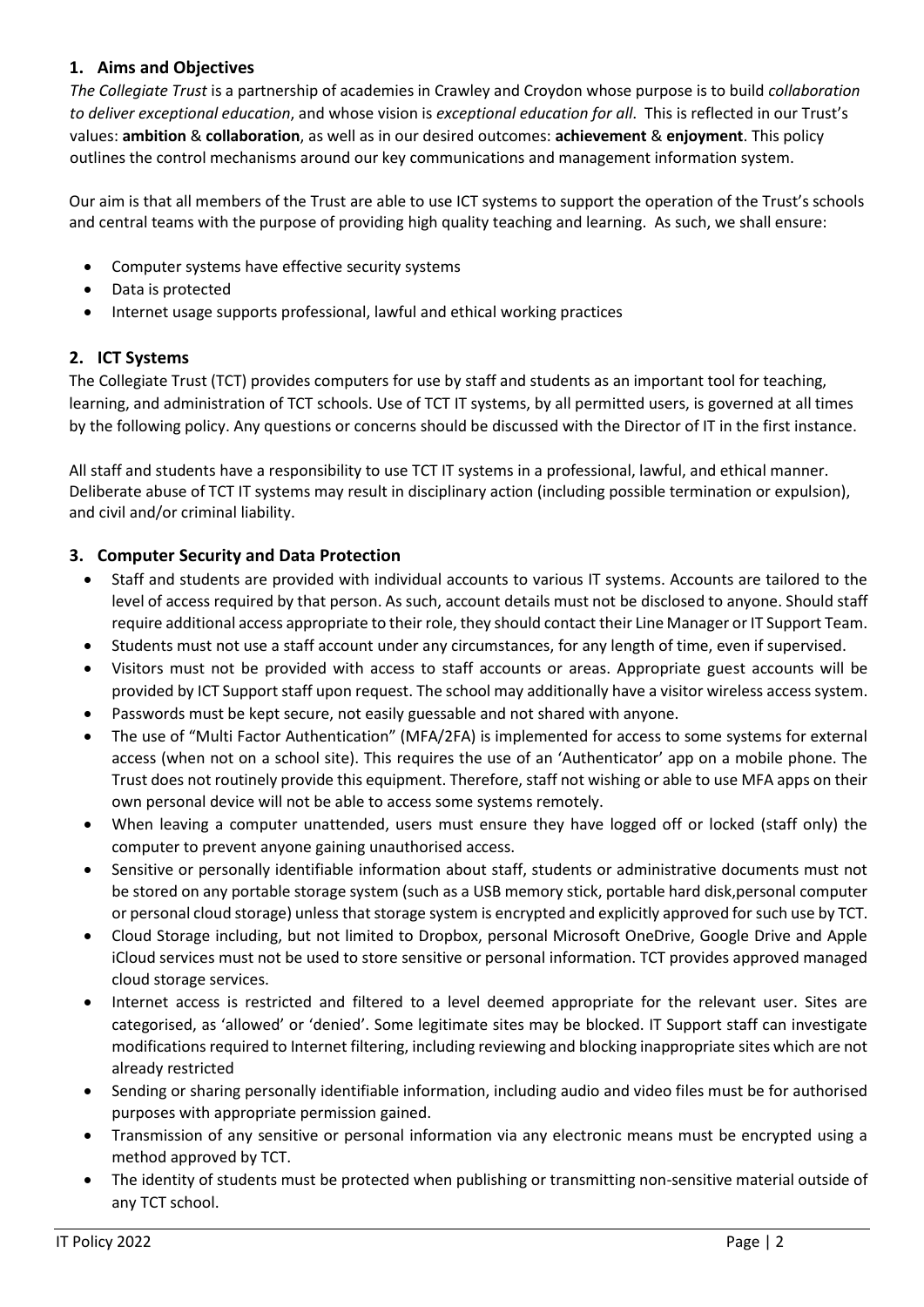- Personal devices used for work purposes, must be kept secure to prevent any Trust related sensitive or personal information being accessed or stolen by any unauthorised party.
- Staff and students who use any storage system other than the TCT's network are responsible for ensuring adequate and secure backups of data are kept. IT Support staff are unable to assist with the recovery of files held on non-networked systems and users should note that files stored in Google Classroom, Google Drive, Microsoft OneDrive and Microsoft Teams is not routinely backed up; Therefore copies of important data should be saved on network drives as necessary
- IT equipment must not be moved or removed from the school without prior permission of Senior Management/Director of IT Some equipment is leased to the organisation and is not owned by the Trust.
- Portable items including laptops, digital cameras, and projectors must be securely stored when left unattended.
- Equipment taken offsite is not routinely insured by TCT. The borrower is responsible for any loss, damage or theft whilst the equipment is in their care.
- Access to CCTV and other monitoring systems is restricted to authorised staff and any footage or material gained from any Trust monitoring systems must be kept secure, for an appropriate length of time and only disclosed to relevant parties & authorities with consent from the Principal or Chief Operating Officer

## **4. Personal Use**

TCT recognises that occasional personal use of Trust computers is beneficial both to the development of IT skills and for maintaining a positive work-life balance. Such use is permitted, with the conditions that such use:

- must comply with all other conditions of this AUP as they apply to non-personal use, and all other Trust policies regarding staff conduct;
- must not interfere in any way with official duties or those of any other member of staff;
- must not have any undue effect on the performance of the computer system;
- must not be for any commercial purpose or gain unless explicitly authorised by TCT.

Access to your account will be revoked when you leave the organisation and cannot be kept for private purposes. It is your responsibility to back up any private messages or documents created within Trust systems before your last contracted day.

#### **Personal use is permitted at the discretion of TCT and can be limited or revoked at any time.**

## **5. Use of personal equipment**

- Personal computer equipment must not be connected to any wired network socket or computer device without prior approval from the Director of IT. Except for storage devices such as USB memory sticks.
- Personal wireless devices may be connected to the appropriate BYOD wireless network where available.
- TCT cannot be held liable for any data or physical loss, damage or destruction of any personal device.

Personal computer equipment used to connect to any Trust system by way of the Internet or removable personal torage devices, must be protected by adequate anti-virus software and system security updates. Users must not connect from any device that may be infected or unsecure, nor attach any storage device that has been connected to an infected computer. Staff should not connect to Trust systems using public equipment as these may not be secure.

Access to any Trust system via public WiFi should only be made once the user has established a VPN connection to prevent unauthorised interception of passwords or private data. Any costs incurred for VPN services are at your own expense.

#### **6. Conduct**

• Use of all IT systems should be conducted professionally, which includes being polite and using the system in a safe, legal and business appropriate manner. Uses that are considered unacceptable (unless the curriculum requires them) include: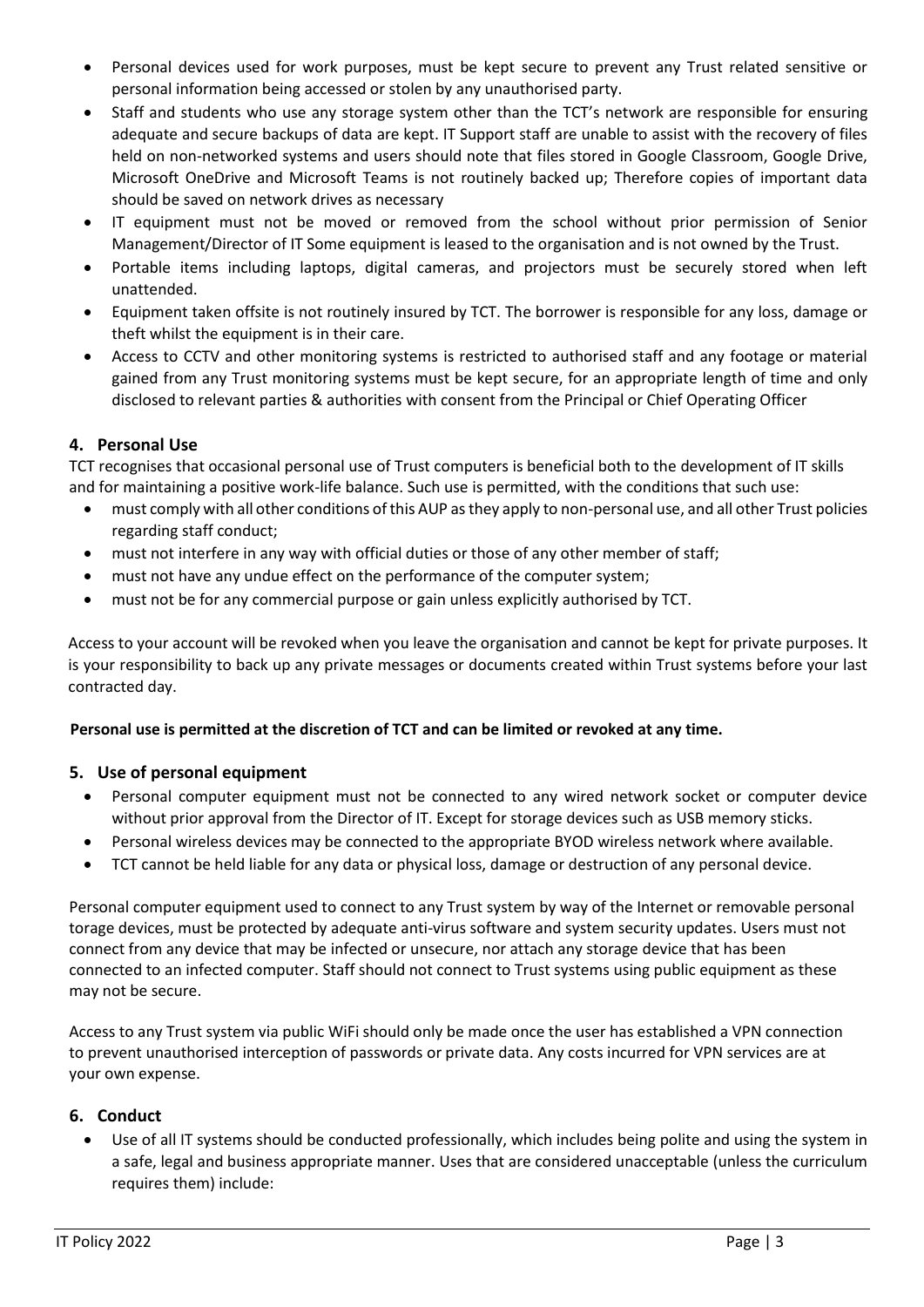- Using, transmitting, or seeking inappropriate, offensive, pornographic, vulgar, suggestive, obscene, abusive, harassing, threatening, racist, sexist, or defamatory language or materials; making ethnic, sexual-preference, or gender-related slurs or jokes.
- Security and access restrictions are in place to protect both individuals and TCT. All users must respect and not attempt to circumvent or disable restrictions.
- Intentional damage, disabling of, or otherwise harming the operation of any IT system is prohibited.
- IT resources must not be intentionally wasted. Examples include:
- Excessive downloading of material from the Internet;
- Excessive storage of unnecessary files on the network storage areas (e.g.: duplication, backups of USB sticks);
- Storing a large amount of personal files on systems;
- Use of desktop printers to produce class sets of materials, instead of using photocopiers;
- Leaving interactive screens or projectors on when areas are not in use.
- Eating or drinking around IT equipment should be avoided. Damage caused by accidental spillages may be chargeable.
- All use of the Internet is governed by TCT's Internet Acceptable Use Policy.
- Purchasing or entering in to a contractual agreement on behalf of the Trust or it's schools, without prior authorisation is prohibited. This includes:
	- o Software titles and subscriptions;
	- o Online services or resources;
	- o Computer equipment.

All software and online resources that require personally identified information such as names, email addresses, logins & class information must have a compliant Privacy Policy under the Data Protection Act. Before entering in to any trial or purchase, the Principal or COO and Director of IT must provide approval.

Any equipment intended to directly or indirectly connect or attach to any Trust IT network or computing device must be authorised by the Director of IT prior to procurement. This includes devices such as:

- o Control technology;
- o Printers;
- o WiFi controlled devices such as thermostats, radiators and timers.

## **7. Supervision of Student Use**

- Students must be supervised by staff at all times when using Trust IT equipment.
- When arranging use of computer facilities for students, staff must ensure supervision is available.
- Students must not, under any circumstances use a computer which is logged in with a staff account.

#### **8. Privacy**

- Use of TCT IT systems, including email accounts and storage areas provided for individual's use and may be subject to monitoring by TCT to ensure compliance with this Acceptable Use Policy and applicable laws. This may include remote monitoring of an interactive logon session. In particular, TCT keeps complete records of sites visited on the Internet by all users. Usernames, passwords and financial information used on those sites are not monitored or recorded.
- Storage of sensitive personal information on Trust IT systems that are unrelated to educational activities (such as personal passwords, photographs, or financial information) should be avoided.
- TCT may use measures to audit use of IT systems for performance and diagnostic purposes.
- Use of Trust IT systems indicates consent to the above-described monitoring taking place.
- IT Support Staff may, with the permission of the Director of IT, access any user's area for support, diagnostic and security reasons.
- Staff must take care not to share or display sensitive data with others. For example, SIMS/Arbor or email messages shown on classroom displays/projectors.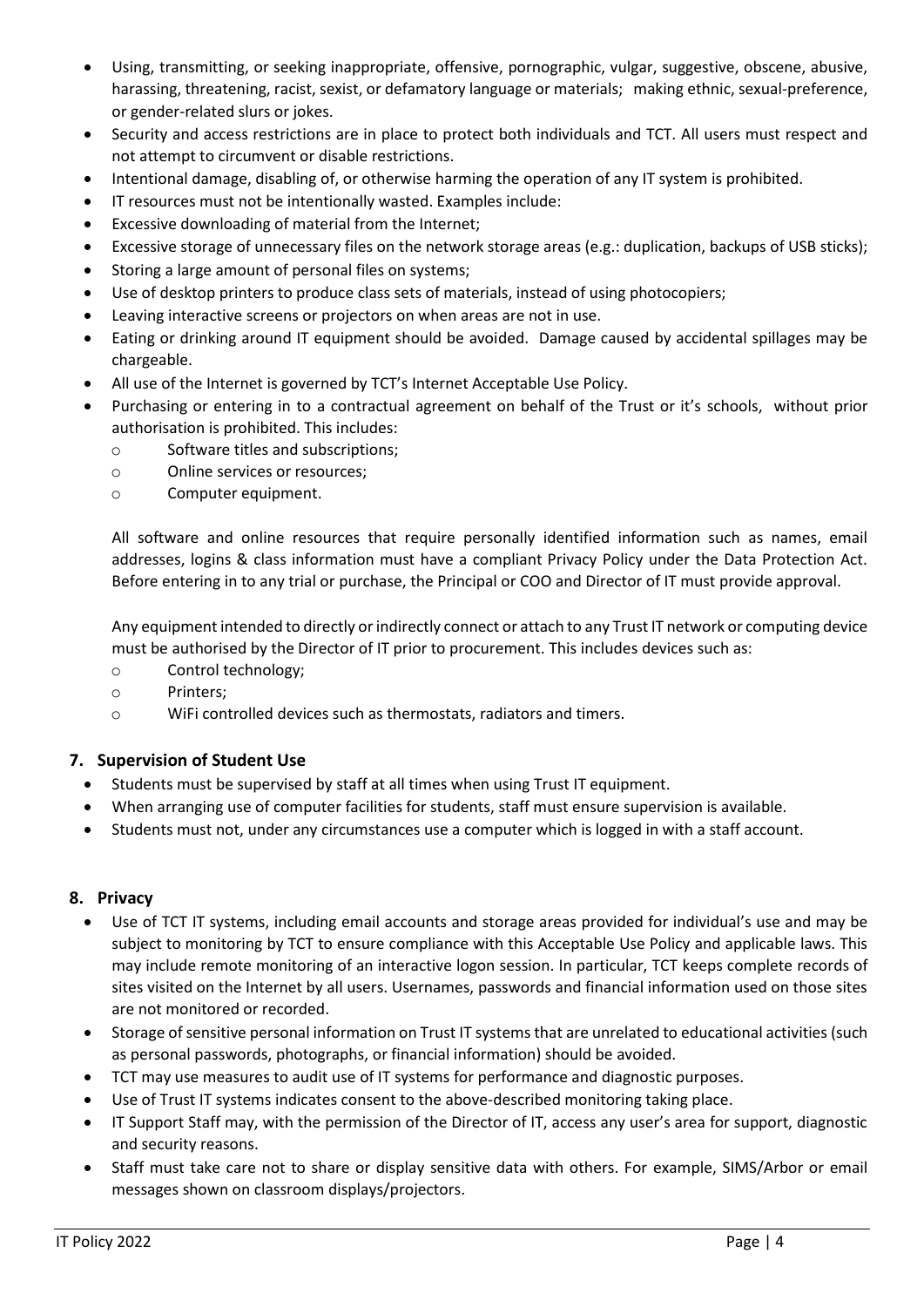• Phrase and screen loggers are implemented to detect inappropriate use of Trust IT systems and are reviewed by Safeguarding personnel, as required under the 'Keeping Children Safe in Education Act'.

## **9. Use of Social Networking websites and online forums**

Staff must take care when using social networking websites such as Facebook, Twitter & Instagram, even when such use occurs in their own time using their own device.

Staff must ensure that students cannot access personal information posted on a social networking site. In particular:

- Adding a student to 'friends' lists'.
- Ensuring personal information is not accessible via a 'Public' setting, by setting content to a 'Friends only' level of visibility.
- Not contacting any student privately via a social networking website, even for educational related purposes.
- Taking steps to ensure that any person engaging in electronic communication is whom they claim to be; i.e. not an imposter, before allowing them access to personal information.

Staff and students should take care when posting to any public website, including online discussion forums or blogs that comments do not harm their personal or professional standing or the reputation of TCT – even if their online activities are entirely unrelated to TCT.

Users must not:

- Unless authorised to do so, post content online which appears to represent the views of TCT.
- Post any material online that can be clearly linked to TCT which may damage TCT's reputation.
- Post any material clearly identifying individuals that could potentially be used to embarrass, harass, or defame the subject.
- Use images or videos of students without first checking for parental consent. All students are subject to parental authorisation for internal and external marketing purposes.

#### **10. Internet Acceptable Use Policy**

All users of IT systems must abide by this Acceptable Use Policy (which also applies when using a Trust device off site).

10.1 - Users must not:

- Attempt any method of bypassing the Trust's Internet filtering or firewall systems (e.g. 'Proxy Avoidance' sites or unauthorised VPNs).
- Download, install or run any program unless it has been authorised by the Director IT.
- Access any sites containing pornographic, immoral or offensive material or download/upload any such material or store it in your user area
- Send emails containing pornographic, immoral or offensive material.
- Enter into illegal or offensive activity, including the infringement of Intellectual Property Rights, copyright and UK laws.
- Use the Internet for personal gain, gambling or commercial purposes.
- Use the Internet for personal consumption during lesson or tutor times.

#### 10.2 - Use of Electronic Communications

Members of staff who are provided with an email address and access to a telephone extension for communication both internally and externally should make the following considerations:

• E-mail has the same permanence and legal status as written hardcopy (paper) documents and may be subject to disclosure obligations in exactly the same way. Copies of e-mails may therefore have to be made available to third parties. Be cautious when sending both internal and external mails. The professional standards that apply to internal memos and external letters must be observed for e-mail.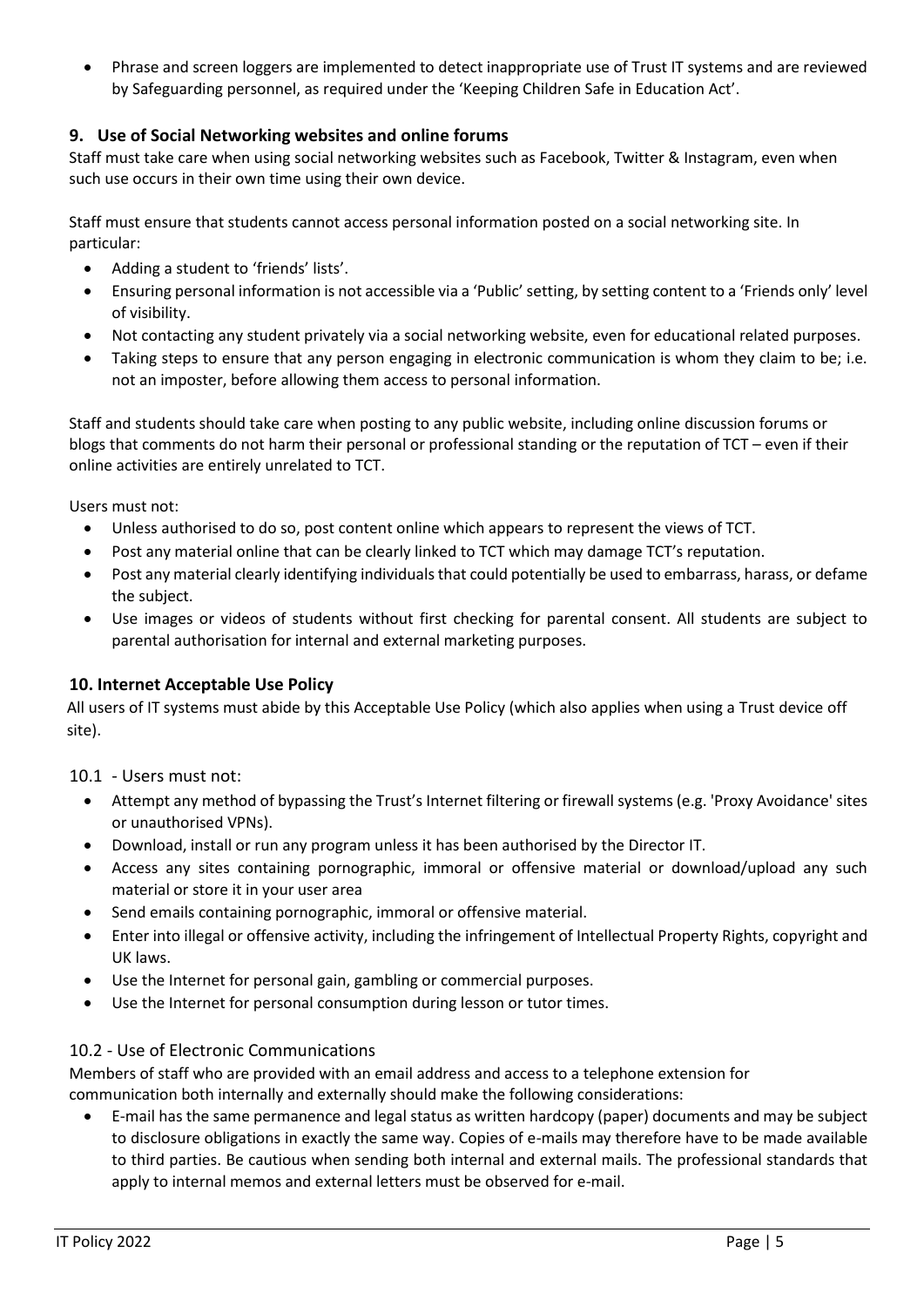- Check e-mail as carefully as written contracts, always use a spell checker and, where appropriate, obtain legal advice before sending.
- All e-mail messages sent by staff from a Trust account must have a signature containing their name, job title and the name of the school.
- E-mail is not a secure method of communication, and can be easily copied, forwarded and archived. Unless explicitly authorised to do so, users must not send, transmit, or otherwise distribute proprietary information, copyrighted material, trade secrets, or other confidential information belonging to TCT.
- Staff and students must only use authorised Trust systems to communicate electronically. Use of personal email accounts for communication is strictly prohibited.
- TCT takes measures to minimise the receipt and impact of unsolicited spam, phishing and malicious content, but cannot filter all such messages. Therefore, users must maintain caution before opening messages.
- Users must not send chain letters or unsolicited commercial e-mail.
- Use of any telephony system should be carried out in a professional manner and personal use kept to an absolute minimum.
- Data pertaining to use of any electronic system may be logged and reviewed by authorised managers. TCT may be required to disclose content and logs to external agencies as required for legal purposes.
- Electronic communication between staff and students must only be carried out using authorised Trust systems. Use of personal email accounts between staff and students should be avoided.

# 10.3 - Where available: Wireless Network/BYOD (Bring Your Own Device)

- All users must authenticate with their own credentials for monitoring and appropriate filtering and this should not be shared with others.All wireless traffic is filtered and logged.
- The use of the wireless network is not a right and prioritisation may be set to limit the impact to Trust IT systems. TCT reserves the right to withdraw, temporarily or permanently the use of wireless systems.
- In some schools, students may be permitted to use personal devices connected to the 'Bring Your Own Device' wireless network (where available) and should always authenticate with their own credentials for monitoring purposes. This is a requirement of the 'Keeping Children Safe in Education' policy.
- Visitors must not use staff or student accounts to access any wireless system. If a school has a wireless system in place, a guest pass should be issued to ensure appropriate access levels and monitoring are provided.
- Use of the wireless network is subject to same conditions as laid out above when using the wired network. It should be used in a professional, lawful, and ethical manner. Deliberate abuse of the system may result in disciplinary action (including possible termination or expulsion), and civil and / or criminal liability.

# **11. Confidentiality and Copyright**

All staff and students are expected to:

- Respect the work and ownership rights of people outside of TCT, as well as other staff or students.
- Comply with copyright law and licenses that may apply to software, files, graphics, documents, messages, and other material you wish to use, download or copy. Even if materials on Trust IT systems or the Internet are not marked with the copyright symbol (©), it should be assumed that they are protected under copyright laws unless there is an explicit permission on the materials to use them.
- By storing or creating any personal documents or files on the TCT IT systems, all users of Trust systems grant TCT a non-exclusive, universal, perpetual, irrevocable, and royalty-free license to use, copy, and distribute those documents or files in any way TCT sees fit.

## **12. Reporting Problems with the Computer System/Peripheral Devices**

It is the role of the Director of IT to ensure that TCT IT systems are working optimally at all times and that any faults are rectified as soon as possible. To this end:

- Staff should report any issues requiring attention through the correct channels (e.g.: the appropriate IT Helpdesk or Agency). Failure to report issues through the correct channels may lead to a delay in issues being resolved.
- If staff or students suspect equipment has been affected by a virus or other malware, it must reported to a member of IT Support staff immediately.